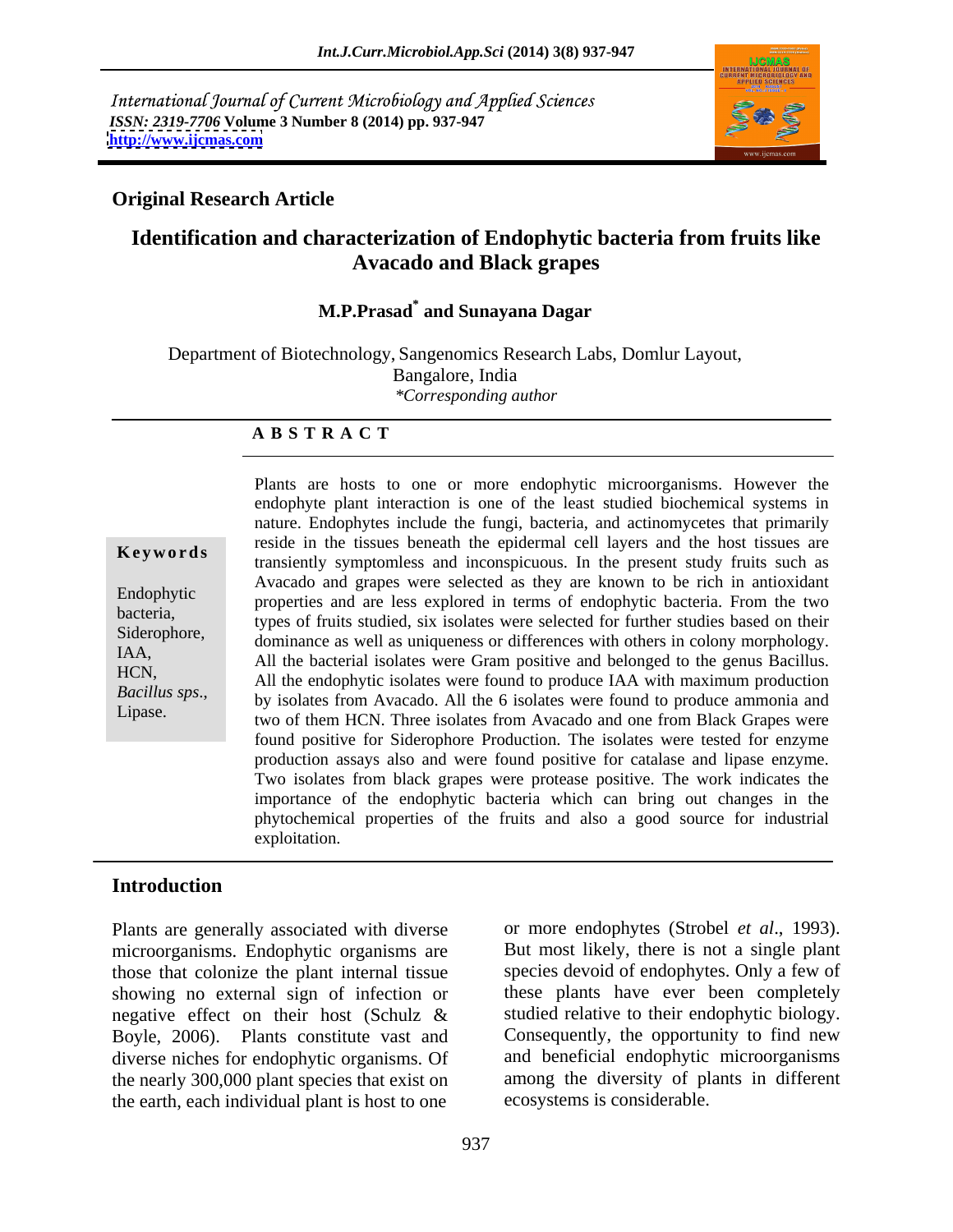phyton, plant) was first coined by De Bary (De Bary, 1866) and an endophyte is a disease (Wilson, 1995). The presence of who revealed a mycelium residing in the these plant-growth-promoting traits,

Endophytic bacteria have been isolated from precise role of endophytes in plants is not yet known. However, their capability to degradation has made endophytes potential candidates for use in agriculture.

The role of endophytic microorganisms in plants can be divided into two categories based on types of activity: growth promotion and disease control. Endophytic bacteria are In the present study, Black grapes and believed to elicit plant growth promotion in one of two ways: Directly by producing with antioxidant properties and are less phytohormones such as auxin or cytokinin probed in terms of endophytic bacteria. The or by producing the enzyme 1- samples were collected from the regional aminocyclopropane- 1-carboxylate (ACC) fruit outlet and transported in sterile deaminase, which lowers plant ethylene levels and indirectly by preventing pathogen infections via antifungal or antibacterial **Surface sterilization** agents, by outcompeting pathogens for nutrients by siderophore production, or by The samples were rinsed with autoclaved establishing the plant's systemic resistance. <br>distilled water, disinfected with Hydrogen Other beneficial effects of endophytes to peroxide for 2 minutes. Then were rinsed for

The term endophyte (Gr. endon, within; plants include by helping plants acquire bacterial or fungal microorganism, which drought resistance, thermal protection, spends the whole or part of its life cycle survival under osmotic stress (Bacon and colonizing inter- and/or intra-cellularly Hinton, 2006). A particular bacterium may inside the healthy tissues of the host plant, affect plant growth and development using typically causing no apparent symptoms of one or more of these mechanisms and may endophytes was reported by Vogl in 1898 the life cycle of the plant. In addition to grass seed *Lolium temulentum*. endophytic bacteria must also be compatible a large diversity of plants. Organisms like recognized as pathogens (Rosenbleuth and *Bacillus, Enterobacter, Klebsiella,* Martinez-Romero, 2006). The survival and *Pseudomonas, Burkholderia, Pantoea,* conservation of endophytic communities of *Agrobacterium, Methylobacterium* spp. bacteria can also be affected by the type of constitute the endophytes commonly plant propagation methods used. These isolated from diverse plants such as rice, bacteria can develop, become distributed wheat, maize, cotton, clover, potato, throughout the plant as it grows and are then sugarcane, tomato, cucumber, and wild returned to the soil via crop residues. Any grasses (Bacon and Hinton, 2006). The plants that are propagated vegetatively have thrive within the host tissues away from progeny generations. True seeds can also be microbial competition and environmental the source of endophytic bacteria in the nutrients, via nitrogen fixation, phosphate solubilization or iron chelation, increased use different ones at various times during these plant-growth-promoting traits, with host plants and able to colonize the tissues of the host plants without being enduring community of bacterial colonists that are transferred in successive developing seedling.

# **Materials and Methods**

## **Collection of samples**

Avacado were selected as they are loaded polythene bags for further processing.

### **Surface sterilization**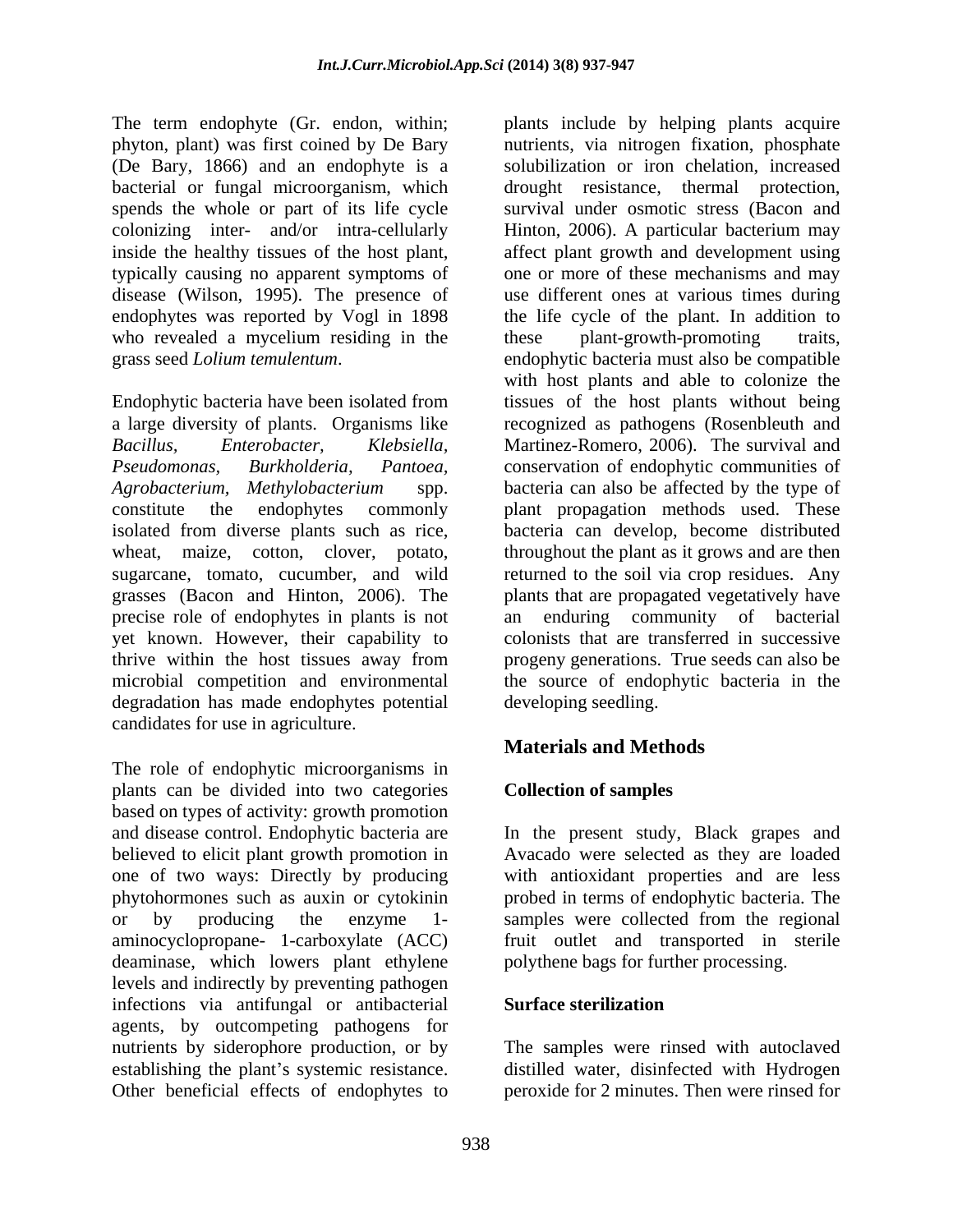5 minutes with 70% Ethanol followed by for PGP traits using various assays such as 3% Hypochlorite + Tween 20 (0.1%) and Siderophore production, HCN production, finally rinsed with autoclaved distilled water.

### **Processing of Samples and Isolation**

study in order to isolate endophytic bacteria macerated sample was serially diluted and the dilutions were plated on Nutrient Agar media and incubated at room temperature **HCN Production** for 24h. After overnight incubation, isolated<br>colonies were selected and used further.

The selected strains were morphologically morphology of the bacterial cells upon observable characteristics such as cell shape, colony color and texture. This was determined by the classical gram staining method as described by (Cappuccino and Sherman, 2002)**.**

# **Biochemical characterization of the Bacterial Isolates**

were biochemically characterized by Indole test, Methyl Red test, Voges Proskauer Test, Catalase test and Citrate utilization as per standard method (Cappuccino and Sherman,

The selected bacterial strains were screened

Ammonia Production and IAA production.

### **Siderophore Production**

Two methods were employed in the present assay. This assay was done qualitatively and is from the fruits. First method involved complex of chrome azurol S (CAS), an indicator cutting samples were into 2 halves; and each dye, and a siderophore produced by the half was impregnated on Nutrient Agar microorganism (Schwyn and Neilands, 1987). plates and incubated at room temperature for Each endophytic isolate was streaked on the 24h. The second method involved surface of CAS medium and incubated at macerating the surface sterilized samples room temperature for 1 to 3 days. using a sterile pestle and mortar. 1 g of the Siderophore production was indicated by orange Siderophore production was detected by CAS based on competition for iron between a ferric room temperature for 1 to 3 days. halos around the colonies after the incubation.

### **HCN Production**

colonies were selected and used further. Screening of endophytic bacterial isolates for **Morphological Characterization of** 1948). The selected isolates were grown in **endophytic bacterial isolates**<br>
Nutrient Agar supplemented with glycine characterized in order to determine the underside of the Petri dish lids. To avoid the HCN production was done according to (Lorck, (4.4g/l). A Whatman filter paper No.1 soaked in 0.5% (w/v) picric acid solution was placed to the escape of the gas, the plates were sealed with parafilm and incubated at room temperature for 5-7 days and the production of HCN was determined by the change in color of filter paper from yellow to red-brown.

### **Ammonia Production**

The selected endophytic bacterial strains production of ammonia in peptone water. 1992). tube. Development of brown to yellow **Screening of endophytic bacteria for PGP** production (Cappuccino and Sherman, **traits** Endophytic isolates were tested for the Freshly grown cultures were inoculated in 10 ml peptone water separately and incubated for 48 -72 h at  $36 \pm 2$ °C. Nessler's reagent  $(0.5 \text{ ml})$  was added in each colour was a positive test for ammonia 1992).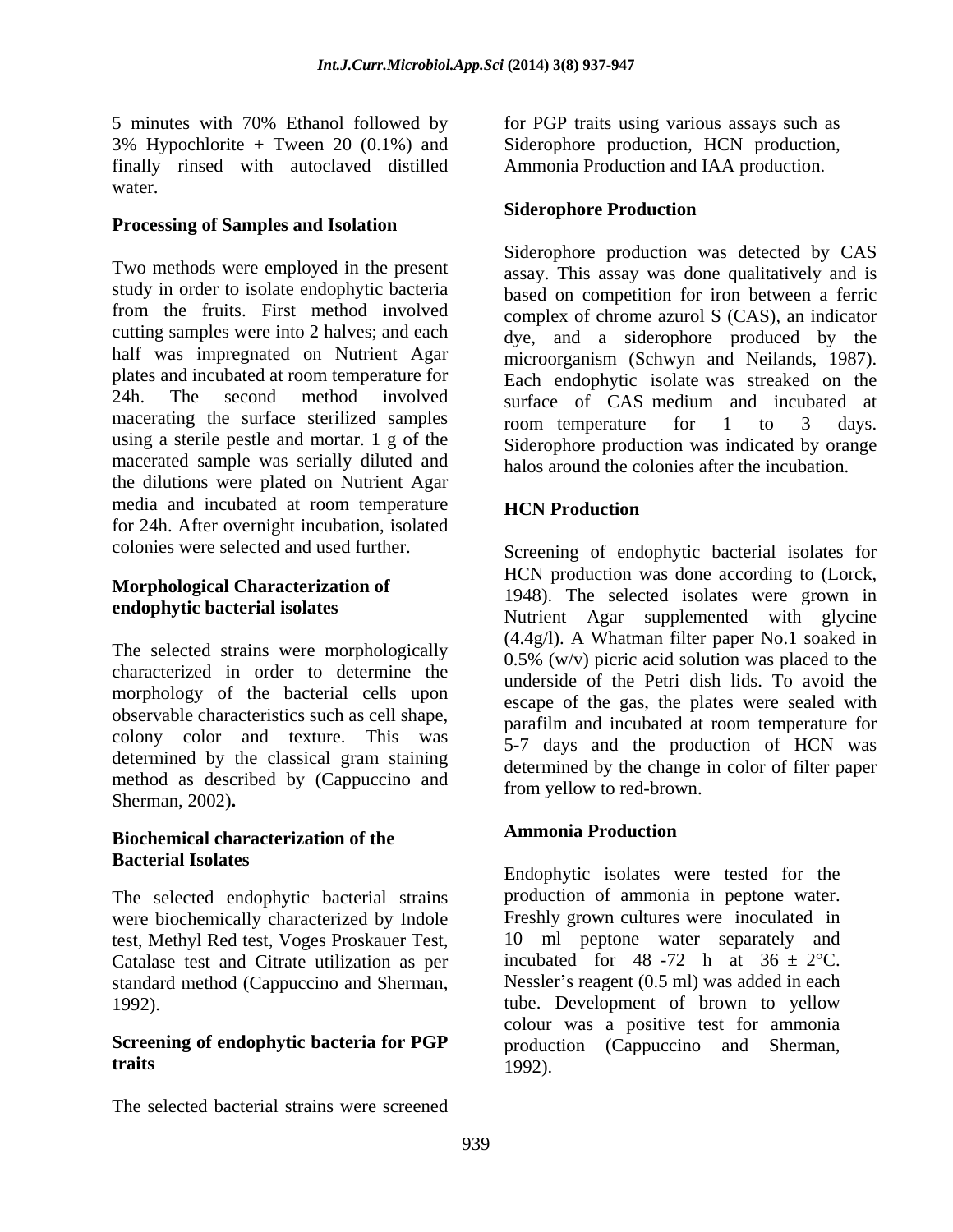IAA production was determined according Catalase activity of the bacterial isolates was to (Brick *et al.*, 1991). The endophytic determined by adding  $H_2O_2$  over the freshly bacteria were grown in LB broth grown endophytic bacterial cultures in NA supplemented with L-tryptophan (1µg/ml) plates. The presence of oxygen bubbles gave for 72 hours. Overnight cultures were the evidence of catalase activity of the centrifuged at 10,000g for 10 minutes and 1 ml of the supernatant was allowed to react 1992). with 2 ml of Salkowsky reagent, incubated for 20 minutes at room temperature Results and Discussion (appearance of brownish pink color indicates the presence of IAA) before the absorbance was measured at 530nm. The absorbance of the samples obtained was plotted against a standard to determine the

The endophytic bacterial strains were screened for various enzyme activities such as Lipase activity, Protease activity and

The lipase activity of the selected gram positive short rods, whereas two endophytic bacterial isolates was determined isolates from avocado were found to be by supplementing the Nutrient Agar media with  $0.01\%$  CaCl<sub>2</sub>.H<sub>2</sub>O, followed by adding sterilized Tween 80 to the media to give a final concentration of 1%. The media was **traits** poured into the Petri plates, and presence of opaque halo zone around the colonies was considered as positive (Sierra, 1957).

Proteolytic activity of the cultures was studied in a medium containing skimmed milk. Zone of precipitation of paracasein were taken as evidence of Proteolytic activity (Vieira, 1999).

### **IAA Production Catalase Activity**

bacterial isolates (Cappuccino and Sherman, 1992).

## **Results and Discussion**

### **Isolation of endophytic bacteria**

concentration of IAA produced. Among the 6 isolates, 3 isolates namely G1 Analysis of Enzyme Activity<br>
grapes and other 3 isolates namely SA3, A total of 6 endophytic bacteria were isolated from avacado and black grapes. (N), G2 (N) and G1 (O) were from black SA4 and A1 were from avocado.

### **Morphological Characterization**

Catalase activity. The selected endophytic bacterial strains Lipase Activity **Channel Activity** Gram staining (Figure 1). It was observed were morphologically characterized by that all the isolates from black grapes were isolates from avocado were found to be gram positive cocco bacilli.

### **Screening of endophytic bacteria for PGP traits**

**Protease Activity** extending the production was observed in all the strains around the colonies in the next 48 hours production was observed only by strain G1 Among the PGP traits screened, it was observed that all the six isolates were positive for Ammonia Production. IAA and further quantification was performed. Among the 6 isolates, strain G2 (N), G1 (O), SA3, SA4 and A1 were positive for siderophore production. Likewise HCN (N) and G2 (N). (Table 1)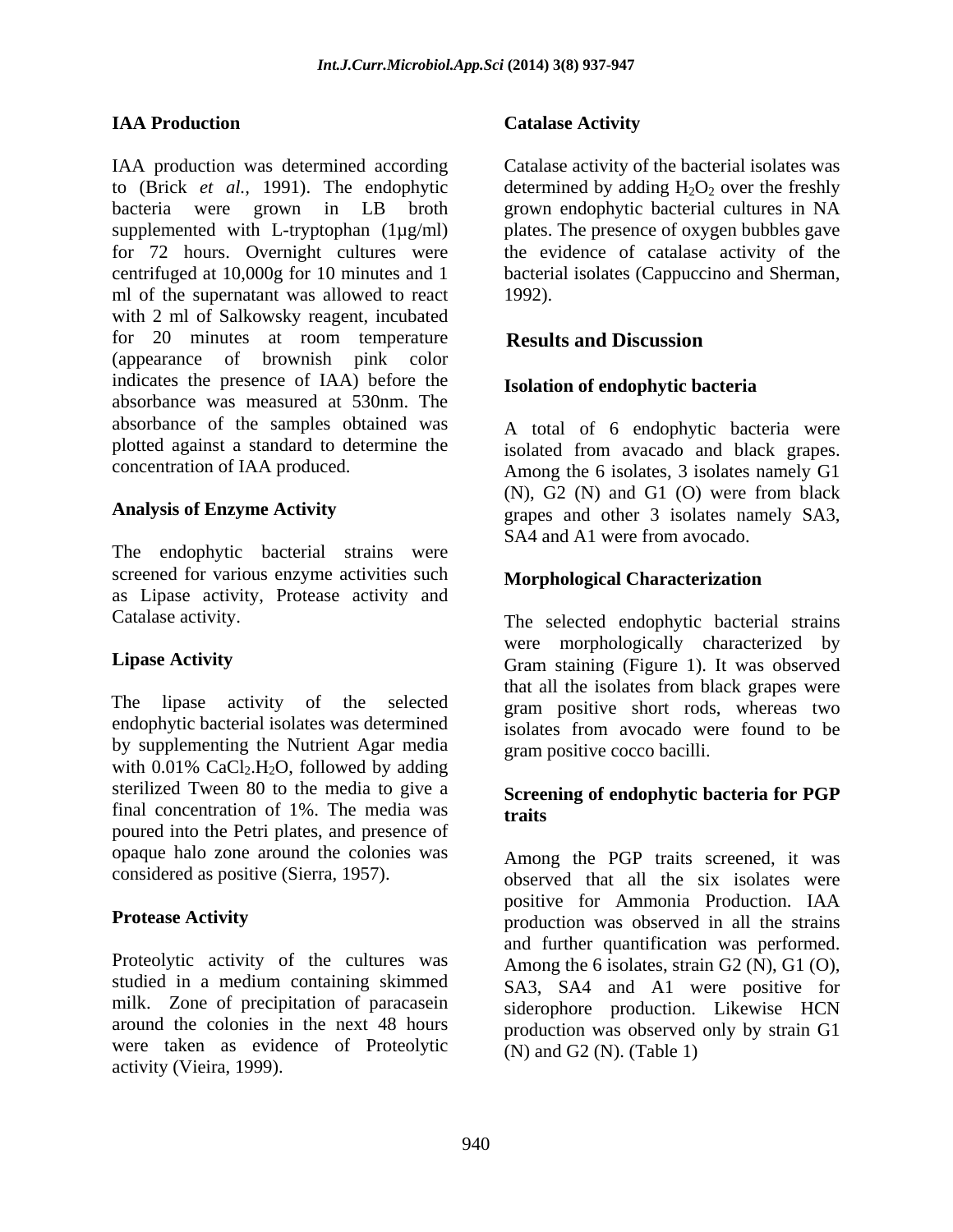maximum production of IAA was exhibited

least studied biochemical systems in nature. Erwinia, Pseudomonas and Flavobacterium. Endophytes include the fungi, bacteria, and McInroy and Kloepper (1995) reported that tissues beneath the epidermal cell layers and and inconspicuous (Stone *et al.,* 2000). There is ample evidence that many Pseudomonas group (*Pseudomonas*, endophytic bacteria have beneficial effects Burkholderia) and Enterobacteriacea

Growth promotion of plants may be achieved by bacterial production of plant growth regulators such as auxins, cytokinins and gibberellins; nitrogen or other nutrients may be provided by biological nitrogen fixation or mobilized as is the case for phosphorus; moreover, endophytes may confer plant protection against pathogens by induction of plant defense mechanisms, pathogen-antagonistic substances or through<br>performed. It was observed that maximum competition for colonization sites and nutrients. The present work is carried out to study the diversity of endophytes of fruits such as Avacado and Black Grapes which are known to have high antioxidant

**Quantification of IAA production** The isolates selected in the present study Absorbance of the sample obtained was uniqueness or differences with others in plotted against a standard to determine the colony morphology. Six isolates were concentration of IAA produced by the selected from Avacado and Black Grapes isolates (Graph.1). Among the 6 isolates and were named according to the host plant. by strain SA 3 (Table 2) (Figure 2). Gram positive. Earlier workers have **Analysis of Enzyme Activity** bacteria in the tissues of various plants The selected endophytic bacterial strains *et al.,* (2009) reported an equal presence of were screened for enzyme activity (Figure Gram negative and Gram positive bacteria in 3), the results of which are tabulated in strawberry. The bacterial isolates in the Table 3. **present study were found to be either**  $\alpha$ All plants are hosts to one or more According to Jacobs *et al.,* (1985) the most endophytic microorganisms. However the common taxa of endophytic bacteria endophyte plant interaction is one of the recovered include *Bacillus*, *Enterobacter*, actinomycetes that primarily reside in the the endophytic bacterial diversity spanned the host tissues are transiently symptomless *Pseudomonads* and *Bacillus*. Hallmann *et*  on plants (Hallmann *et al.,* 1997). (*Enterobacter, Klebsiella*) are the common were chosen for their dominance as well as All the bacterial isolates were found to be reported a predominance of Gram negative (Sudhir allu *et al.,* 2014). However, Toldi. O Bacillus short rods or cocco-bacilli. *Erwinia*, *Pseudomonas* and *Flavobacterium*. McInroy and Kloepper (1995) reported that over 40 genera, with predominance of *al.,* (1997) have reported that the former Pseudomonas group (*Pseudomonas, Burkholderia*) and Enterobacteriacea taxa found in tomato, potato, cotton, soybean, rice and maize. These taxa were predominantly found in the present study.

property. The selected bacterial isolates were tested for PGP traits. All the six strains were found to produce IAA. IAA, a member belonging to the group of phytohormones, is generally considered to be the most important native auxin (Strzelczyk and Pokojska, 1984). Further quantification of IAA produced was performed. It was observed that maximum production of IAA was exhibited by strain SA 3 (54.83 µg/ml). IAA production by endophytes isolated from sweet potato which could influence host growth in fertile soil has been reported by Zareen Khan *et al.,* 2005. In the present study among the six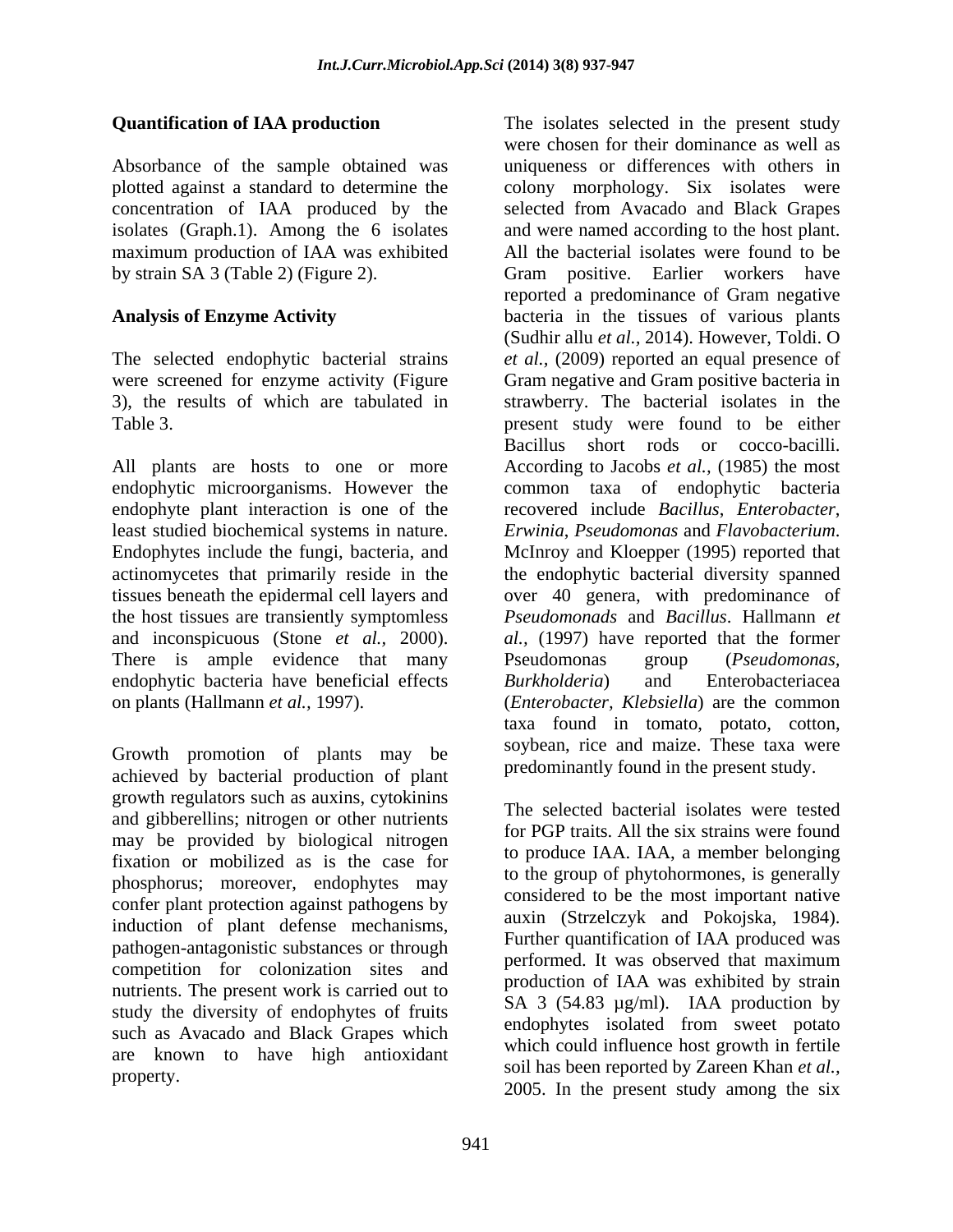further studied for their hydrolytic enzyme

isolates, four isolates exhibited siderophore activity for 3 enzymes: Lipase, Catalase and activity. Several reposts from the past have Protease. Except for A1 all the isolates were confirmed that siderophore producing found to be Lipase test while catalase was bacteria significantly help in the uptake of being produced by all the endophytic various metals such as Fe, Zn and Cu by bacterial isolates. Though, protease assay plants (Carrillo- Castenada *et al.,* 2003; was positive for strains G1 (N) and G1 (O) Egamberdiyeva, 2007; Gururani *et al.,* only. Buchenauer (1998) also stated that 2012). HCN production was observed only lytic enzymes secreted by bacteria are by 2 strains among the 6 strains and suspected to play an important role in Ammonia production was observed in all the suppression of pathogens. Further molecular strains which were found to be in parallel characterization and their effects on plant with those seen by Sudhir Allu *et al.*, 2014. growth under pot and field conditions would The endophytic bacterial isolates were help us to understand the plant microbe interaction in detail.

### **Figure.1** Gram staining of the selected isolates





| <b>TEST</b> | Siderophore | Ammonia    | <b>HCN</b> | <b>IAA</b> |
|-------------|-------------|------------|------------|------------|
|             | Production  | Production | Production | production |
| G1(N)       | Negative    | Positive   | Positive   | Positive   |
| G2(N)       | Positive    | Positive   | Positive   | Positive   |
| G1(0)       | Negative    | Positive   | Negative   | Positive   |
| SA3         | Positive    | Positive   | Negative   | Positive   |
| SA4         | Positive    | Positive   | Negative   | Positive   |
| A1          | Positive    | Positive   | Negative   | Positive   |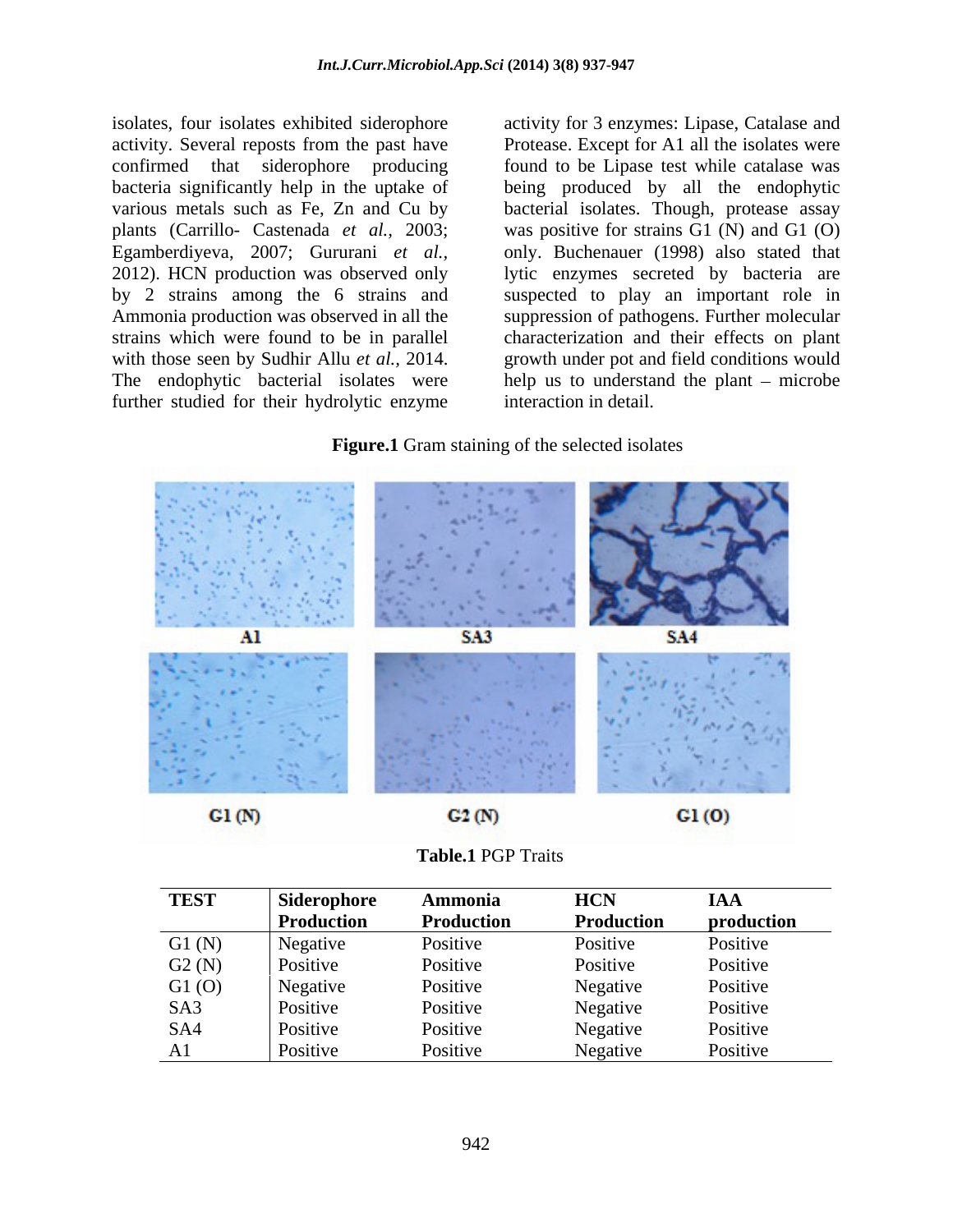| Strain No.      | Concentration (µg/ml) |
|-----------------|-----------------------|
| G1(N)           | 33.35                 |
| G2(N)           | 30.26                 |
| G1(0)           | 24.51                 |
| SA <sub>3</sub> | 54.83                 |
| SA <sub>4</sub> | 34.75                 |
| A1              | 49.97                 |

**Table.2** IAA concentration

**Figure.2** Quantification of IAA production



Figure 3a: IAA Assay



Figure 3b: Siderophore Assay



Figure 3c: HCN Production



Figure 3d: Ammonia Production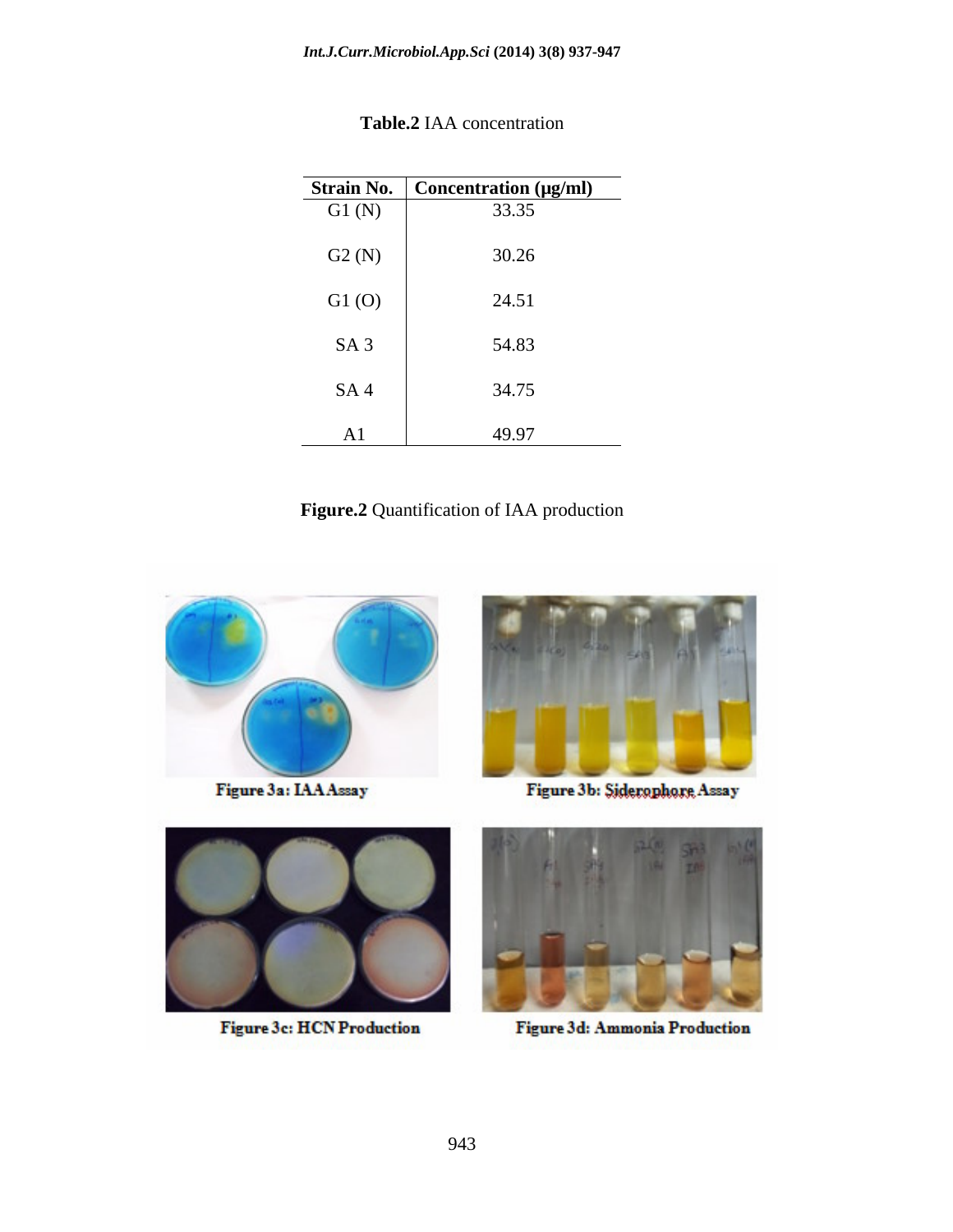| <b>Enzyme assay</b> | Lipase   | <b>Catalase</b> | <b>Protease</b> |
|---------------------|----------|-----------------|-----------------|
| G1(N)               | Positive | Positive        | Positive        |
| G2(N)               | Positive | Positive        | Negative        |
| G1(0)               | Positive | Positive        | Positive        |
| SA3                 | Positive | Positive        | Negative        |
| SA4                 | Positive | Positive        | Negative        |
| A <sub>1</sub>      | Negative | Positive        | Negative        |

## **Table.3** Analysis of Enzyme Activity

**Figure.3** Analysis of Enzyme Activity





**Figure 4c: Protease Activity** 

**Graph.1** IAA concentration of the selected strains

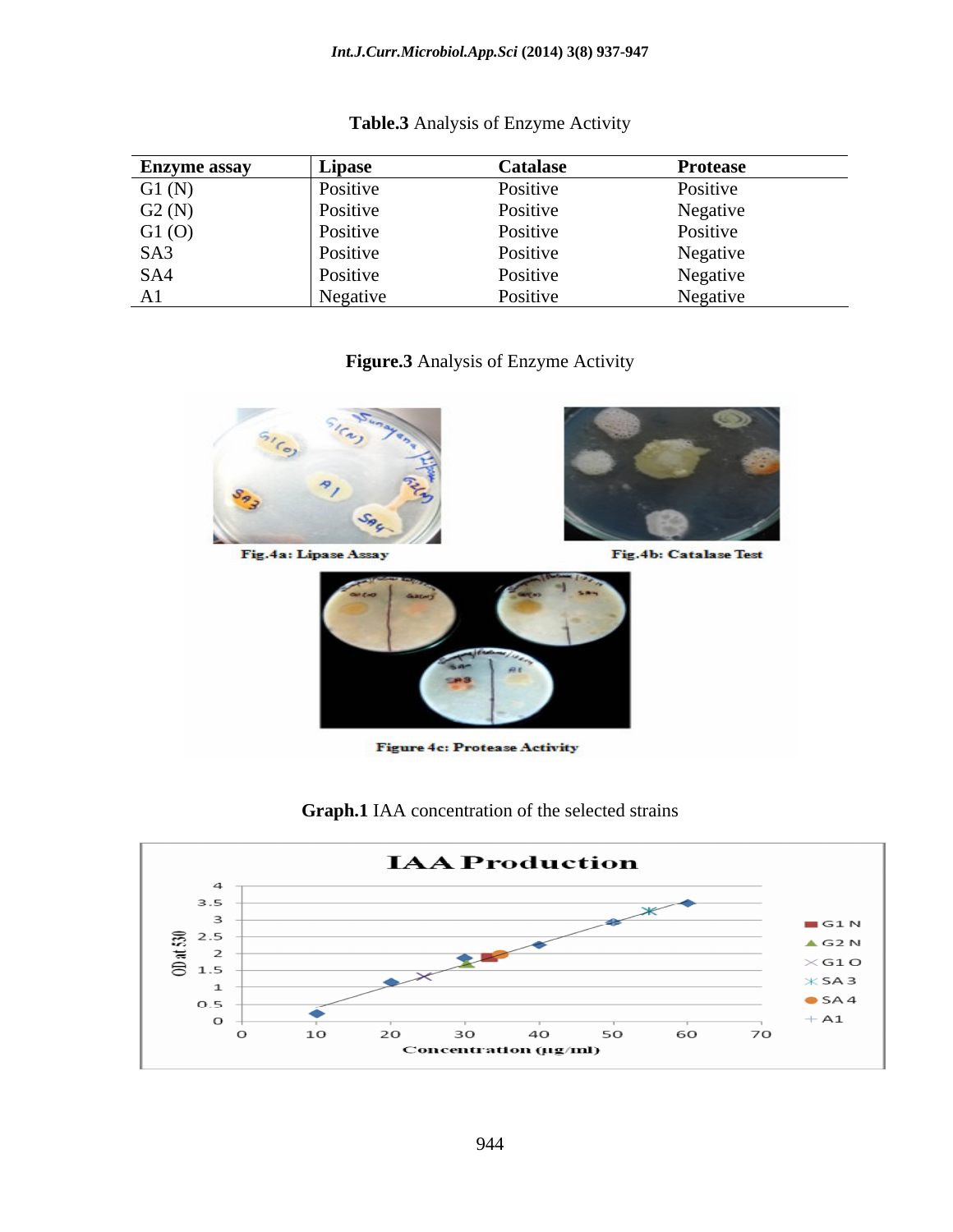All plants are hosts to one or more bacilli. According to Jacobs *et al.,* (1985) endophytic microorganisms. However the endophyte plant interaction is one of the bacteria recovered include *Bacillus*, least studied biochemical systems in *Enterobacter*, *Erwinia*, *Pseudomonas* and nature. Endophytes include the fungi, *Flavobacterium*. McInroy and Kloepper bacteria, and actinomycetes that primarily (1995) reported that the endophytic reside in the tissues beneath the epidermal bacterial diversity spanned over 40 genera, cell layers and the host tissues are with predominance of *Pseudomonads* and transiently symptomless and *Bacillus*. Hallmann *et al.,* (1997) have inconspicuous (Stone *et al.,* 2000). There is ample evidence that many endophytic group (*Pseudomonas, Burkholderia*) and bacteria have beneficial effects on plants Enterobacteriacea (*Enterobacter*, (Hallmann *et al.,* 1997). Growth *Klebsiella*) are the common taxa found in promotion of plants may be achieved by bacterial production of plant growth maize. These taxa were predominantly regulators such as auxins, cytokinins and gibberellins; nitrogen or other nutrients may be provided by biological nitrogen fixation or mobilized as is the case for phosphorus; moreover, endophytes may found to produce IAA. IAA, a member confer plant protection against pathogens belonging to the group of phytohormones, by induction of plant defense mechanisms, is generally considered to be the most pathogen-antagonistic substances or important native auxin (Strzelczyk and through competition for colonization sites Pokojska, 1984). Further quantification of and nutrients. The present work is carried out to study the diversity of endophytes of observed that maximum production of fruits such as Avacado and Black Grapes IAA was exhibited by strain SA 3 (54.83 which are known to have high antioxidant  $\mu$ g/ml). IAA production by endophytes property. isolated from sweet potato which could

The isolates selected in the present study uniqueness or differences with others in four isolates exhibited siderophore of Gram negative and Gram positive bacteria in strawberry. The bacterial be either Bacillus short rods or cocco-were further studied for their hydrolytic

the most common taxa of endophytic bacteria recovered include *Bacillus*, reported that the former Pseudomonas Enterobacteriacea (*Enterobacter,*  tomato, potato, cotton, soybean, rice and found in the present study.

were chosen for their dominance as well as In the present study among the six isolates, colony morphology. Six isolates were activity. Several reposts from the past have selected from Avacado and Black Grapes confirmed that siderophore producing and were named according to the host bacteria significantly help in the uptake of plant. All the bacterial isolates were found various metals such as Fe, Zn and Cu by to be Gram positive. Earlier workers have plants (Carrillo- Castenada *et al.,* 2003; reported a predominance of Gram negative Egamberdiyeva, 2007; Gururani *et al.,* bacteria in the tissues of various plants 2012). HCN production was observed only (Sudhir allu *et al.*, 2014). However, Toldi. by 2 strains among the 6 strains and O *et al.*, (2009) reported an equal presence Ammonia production was observed in all isolates in the present study were found to *al.,* 2014. The endophytic bacterial isolates The selected bacterial isolates were tested for PGP traits. All the six strains were IAA produced was performed. It was influence host growth in fertile soil has been reported by Zareen Khan *et al.,* 2005. four isolates exhibited siderophore by 2 strains among the 6 strains and Ammonia production was observed in all the strains which were found to be in parallel with those seen by Sudhir Allu *et*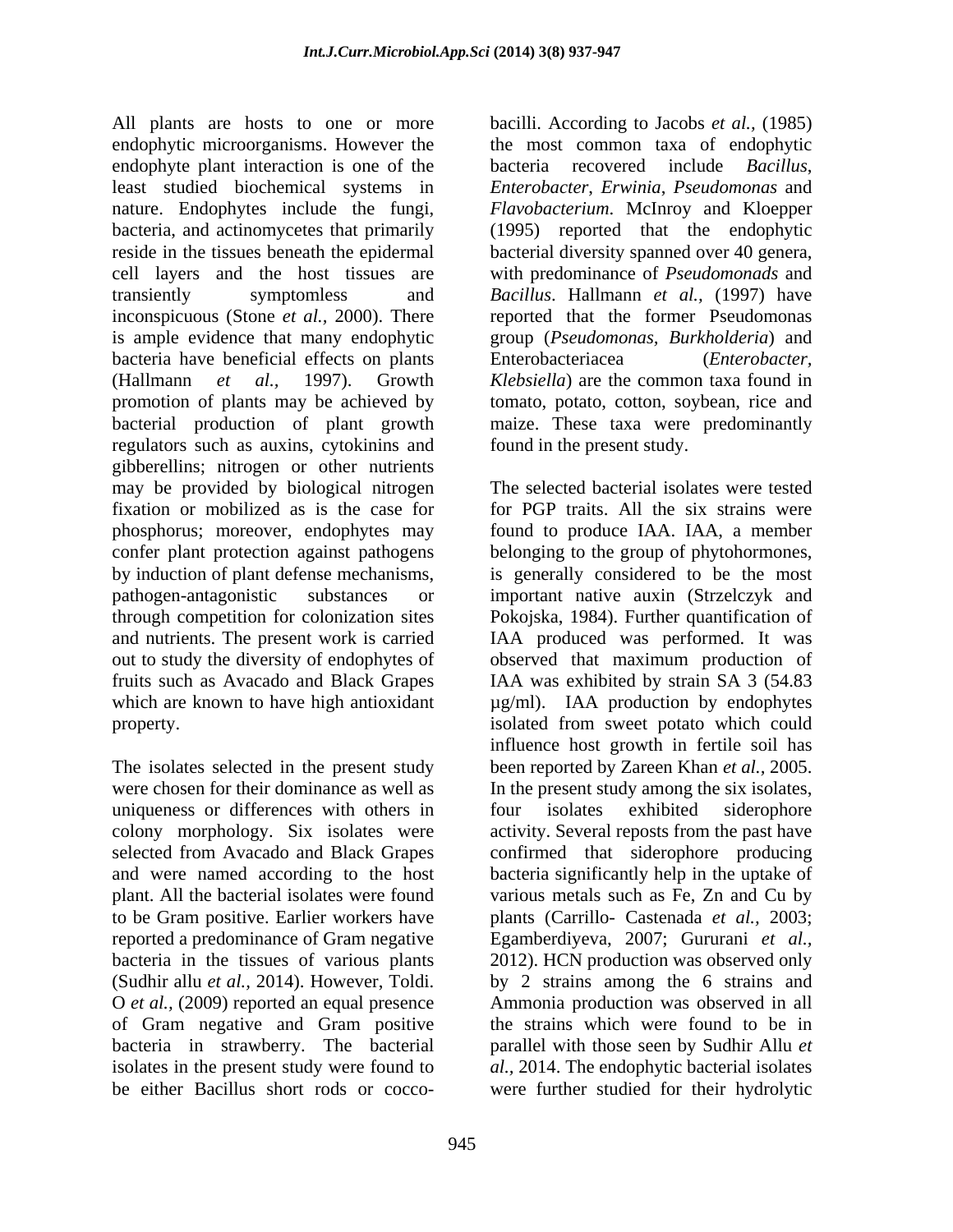Catalase and Protease. Except for A1 all the isolates were found to be Lipase test while catalase was being produced by all the endophytic bacterial isolates. Though, (N) and G1 (O) only. Buchenauer (1998) bacteria are suspected to play an important conditions would help us to understand the 58:182–194 plant – microbe interaction in detail. Hallmann, J., Quadt-Hallmann, A.,

- Bacon, C. W. and Hinton, D. M., 2006, 43:895-914. niche, its occupants and its utility. In:
- Brick, J. M., Bostock, R. M., Silverstone, Lorck, H. 1948. Production of hydrocyanic for indole acetic acid production 142-146.
- Buchenauer, H. 1998. Biological control of
- Cappuccino, J. C., Sherman, N. 1992. In:
- Carrillo-Castaneda, G., Munoz, J. J, Peralta-Videa, J. R, Gomez, E., Gardea Torresdey, J. L. 2003. Plant Berlin, Heidelberg. 9.1 - 13 root to shoot in alfalfa seedlings. J
- De Bary, A. 1866. Morphologie und Biochem. 160, 47–56.
- enzyme activity for 3 enzymes: Lipase, Egamberdiyeva, D. 2007. The effect of plant growth promoting bacteria on growth and nutrient uptake of maize in two different soils. Appl Soil Ecol 36:184 189
- protease assay was positive for strains G1 Gururani, M. A., Upadhyaya, C. P., also stated that lytic enzymes secreted by W. 2012. Physiological and role in suppression of pathogens. Further potato plants with altered expression molecular characterization and their effects on plant growth under pot and field protein. Plant Physiol Biochem Strasser, R. J., Woong, Y. J., Park, S. W. 2012. Physiological and biochemical responses of transgenic of PSII manganese stabilizing protein. Plant Physiol Biochem 58:182 194
- **References** 1997. Bacterial endophytes in Hallmann, J., Quadt-Hallmann, A., Mahaffee, W. F., and Kloepper, J. W. 1997. Bacterial endophytes in agricultural crops. Can. J. Microbiol., 43:895-914.
	- Bacterial endophytes: the endophytic Jacobs, M. J., Bugbee, W. M., Gabrielson, GNANAMANICKAM, S.S. (ed) and characterization of endophytic Plant associated bacteria. Springer, bacteria within sugar beet roots. Can New Delhi, pp 155–194. I Botany 63:1262–1265. D. A. 1985. Enumeration, location
	- S. E. 1991. Rapid in situ assay acid by bacteria. Physiol. Plant. 1: 142-146.
	- by bacteria immobilized on McInroy, J. A. and Kloepper, J. W., 1995, nitrocellulose membrane. Appl. Survey of indigenous bacterial Environ. Microbiol. 57, pp: 535–538. endophytes from cotton and sweet endophytes from cotton and sweet corn. Plant Soil., 17: 337-342.
	- soil-borne diseases by rhizobacteria. Rosenblueth, M., and Martinez Romero, E. Journal of Plant Disease Protected, 2006. Bacterial endophytes and their v.105, n.4, p.329-348. 2006. Bacterial endophytes and their interactions with hosts. Mol. Plant- Microbe Interact., 19: 827–837.
	- Microbiology: A Laboratory Manual, Schulz, B and Boyle, C. 2006. What are New York. endophytes? En: B. Schulz, C. J . Boyle and T. N. Sieber. (eds.). Microbial root endophytes. Springer, Berlin, Heidelberg.  $9.1 - 13$
	- growth-promoting bacteria promote Schwyn. B. and Neilands. J. copper and iron translocation from B. 1987. Universal chemical assay for Plant Nutr 26:1801–1814 siderophores. Anal Schwyn, B. and Neilands, J. B. 1987**.** Universal chemical assay for the detection and determination of siderophores*.* Anal Biochem. 160*,* 47 *56.*
	- Physiologie der Pilze, Flechten, und Sierra, G. A. 1957. A simple method for Myxomyceten. the detection of lypolytic activity of